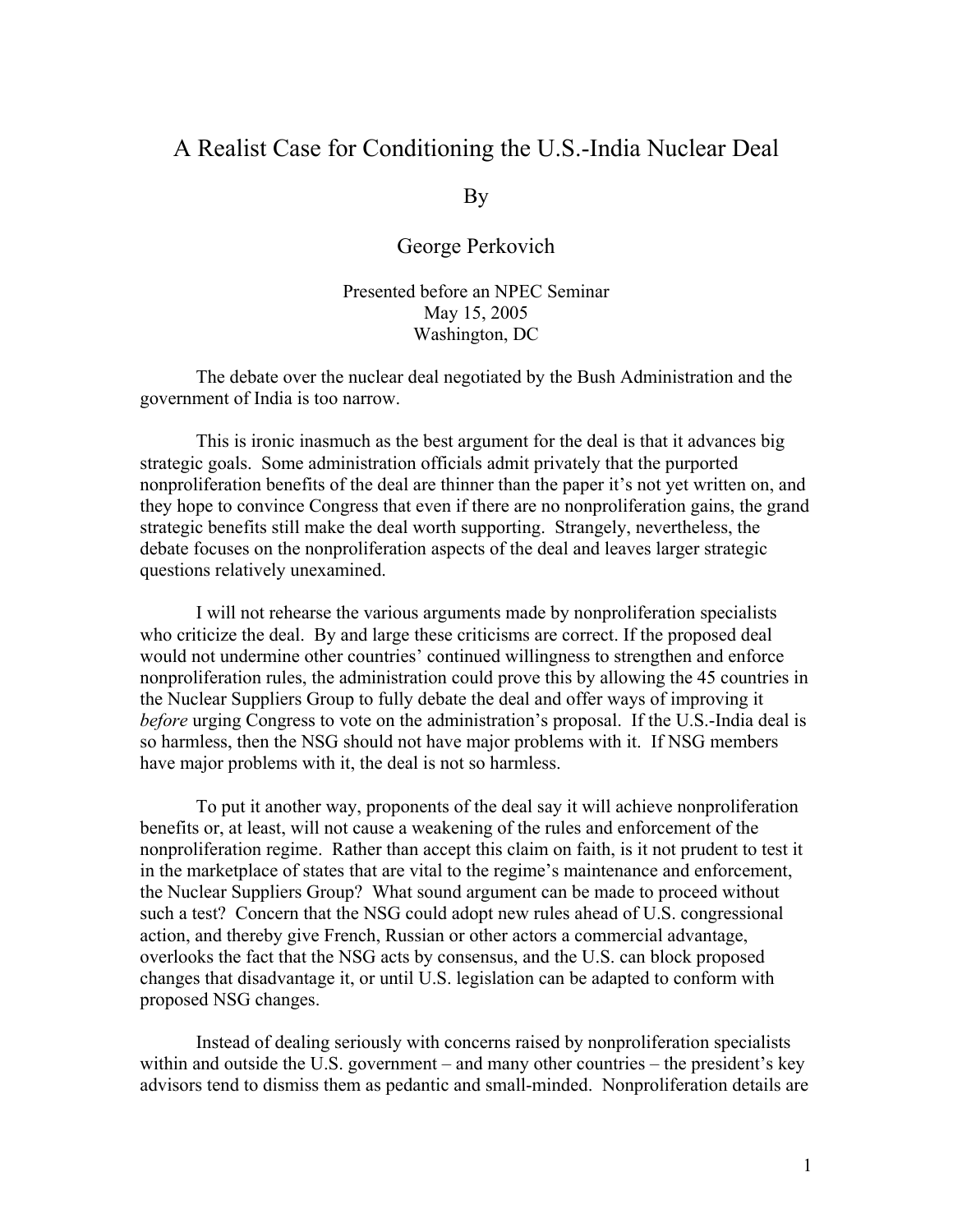seen as getting in the way of grand historical change, or of a long-delayed honeymoon in relations between the U.S. and India.

 Rather than argue that the nonproliferationists are right (or wrong), I want to question whether the story being created by the grand history-makers is such a good one after all. I believe that the authors – current and former advisors to Secretary of State Rice and President Bush – are careless in their assumptions about the virtues of nuclear power in both its forms, civilian and military.

In Realist terms, champions of the deal are inflating the value of nuclear weapons at a time when U.S. interests are best served by deflating it. By doing nothing to constrain India's capacity and will to expand its nuclear arsenal, and by hinting that a more robust Indian arsenal can help balance China's power, the U.S. sends an inflationary signal to the global marketplace. Indeed, the signal is stronger to the degree that Washington is rewarding India by removing all longstanding policies that penalize states acquiring nuclear weapons. These penalties were meant precisely to devalue this currency. A strong case can be made that rules need to be changed to bring India (and Pakistan and Israel) into the broad nonproliferation regime, recognizing that these states possess nuclear weapons and have not violated the NPT. But changing the rules is not the same as abolishing them. Hasty, wholesale abandonment of rules that distinguish between the benefits that non-nuclear-weapon states under the NPT enjoy, and those that nuclear India (Pakistan and Israel) might gain, devalues the restraint of countries such as Argentina, Brazil, Germany, Japan, South Africa, South Korea, Sweden and others have exercised in forsaking nuclear weapons. More graduated benefits should have been considered.

As a consequence of the intervention in the Indian nuclear currency market, many Iranians speculate that, in short order, the U.S. will subordinate nonproliferation objectives vis a vis Iran, as it has with India. American officials (and analysts like me) can correctly list the vital differences between Iran and India, and insist that what's being done for India would not be done for Iran or any other non-nuclear-weapon state under the NPT. Still, Iranians and many other observers calculate that Iran is civilizationally greater than Pakistan and on par with India. Iran has greater energy resources than both, and occupies a vital geostrategic position. Therefore, some Iranians assume, the Indian model can be adapted to their country.

We should imagine that if Iran succeeds, Turks and Egyptians, and perhaps South Koreans and Japanese, may revise their own calculations. To the extent that these countries are friendly toward the United States, they will believe, with some reason, that Realist interests in America ultimately would accommodate their acquisition of nuclear weapons.

This currency intervention, as it were, contravenes Realist interests whether one favors an international model with the U.S. as an unrivalled, unipolar power, or a model with the U.S. as a liberal institution builder. Either way, the U.S. is best served by diminishing the attractiveness of nuclear weapons both as military instruments and as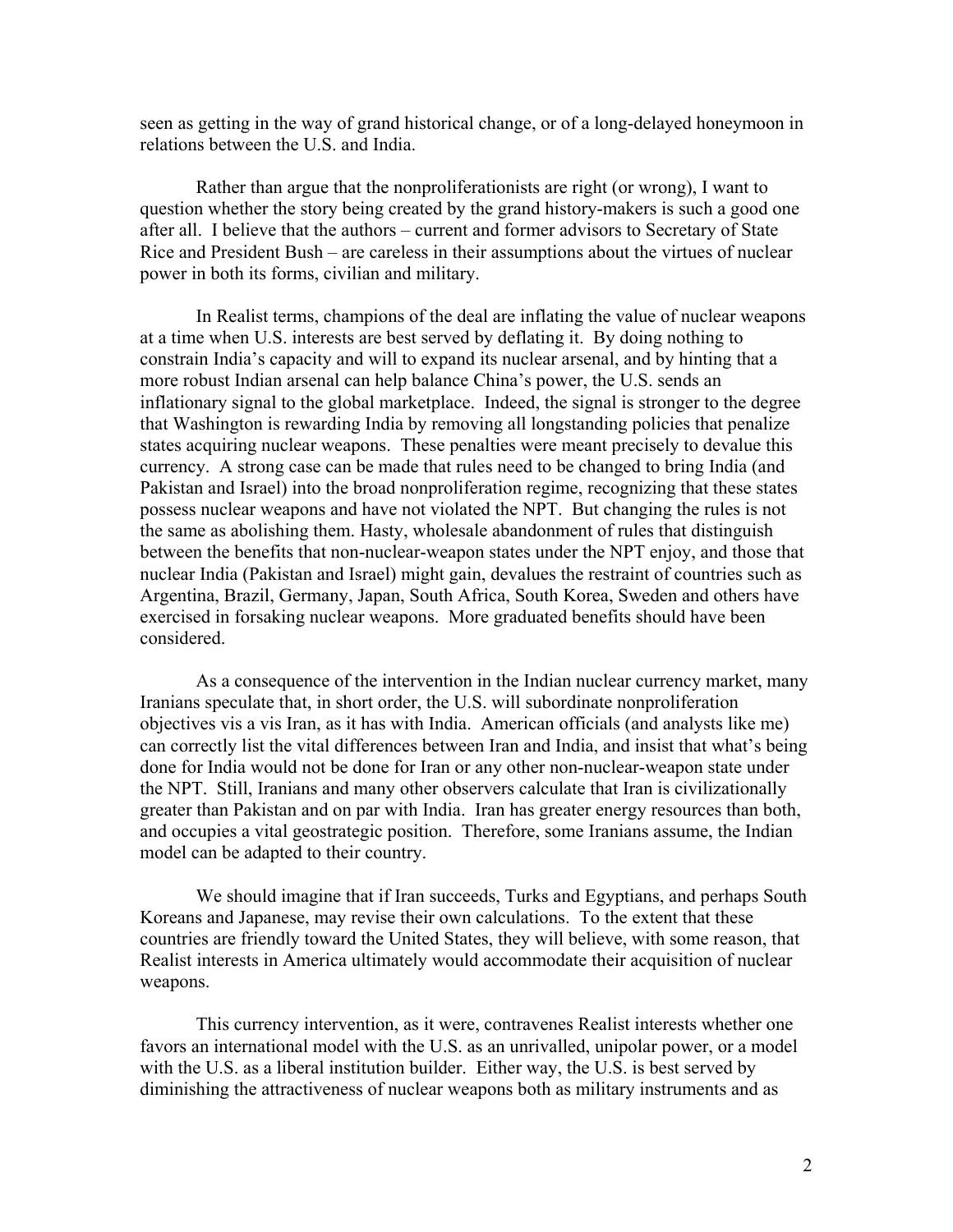symbols of power. In military terms, the spread of nuclear weapons to additional actors' – states or terrorists – reduces the freedom with which the U.S. can project its military power or exercise its will in crises. Nuclear weapons can be equalizers; the U.S. is likely to be the equalizee, as the former chairman of the House Armed Services Committee, Les Aspin once put it.

Certainly the U.S. will try to deprive Iran and other hostile countries from acquiring this technology precisely to prevent limitations on American power projection. Yet Washington's capacity to rally the international coalition necessary to achieve this objective is vitiated by the specific strategy and tactics it is employing against Iran, and the broader climate created by the India deal.

To the extent that states capable of producing nuclear weapons conclude from the India deal that they can begin to develop hedging capabilities, and bet that the U.S. or others will gradually accommodate them as it is accommodating India, it is prudent to anticipate that Japan, South Korea, Indonesia, and perhaps Turkey and Egypt might move to achieve nascent fissile material production facilities. Other factors more immediate than the U.S.-India deal would be more important in driving such decisions, particularly the future of the North Korean and Iranian nuclear programs. Still, the accommodation being offered to India will increase, rather than decrease, the probabilities of such hedging by governments that know the U.S. will not see them as enemies.

If states in Northeast, Southeast and Southwest Asia move to acquire overt or recessed nuclear weapon capabilities, the U.S., as the world's greatest power, will face an overwhelming challenge. As Henry Kissinger recently wrote, "The management of a nuclear-armed world would be infinitely more complex than maintaining the deterrent balance of two Cold War superpowers. The various nuclear countries would not only have to maintain deterrent balances with their own adversaries, a process that would not necessarily follow the principles and practices that have evolved over decades among the existing nuclear states. They would have the ability and incentives to declare themselves as interested parties in general confrontations." [Washington Post, May 16, 2006] It is reasonable to assume that the U.S. would have interests in all such confrontations, and therefore would face greater nuclear risks and challenges than any it has known thus far.

Beyond increasing the potential of more difficult balance-of-power challenges, the proposed deal undermines international institutions and rules that are vital to a cooperative security model, and useful to a model with the U.S. as the unipolar power. A unipolar power needs rules to help identify the bad guys and rally support for its efforts to corral them. Indeed, even a unipolar power in today's world cannot alone solve most of the problems that really threaten it, so it needs to strengthen good rules and convince other actors to buy into them.

The NSG was created by the U.S. in the aftermath of the first Indian nuclear test in 1974, and each episode of its strengthening has been driven by the U.S. Now the U.S., perhaps with congressional blessing, is preparing to act as if the NSG is insignificant. It is difficult to see how this approach would strengthen the NSG or even be neutral.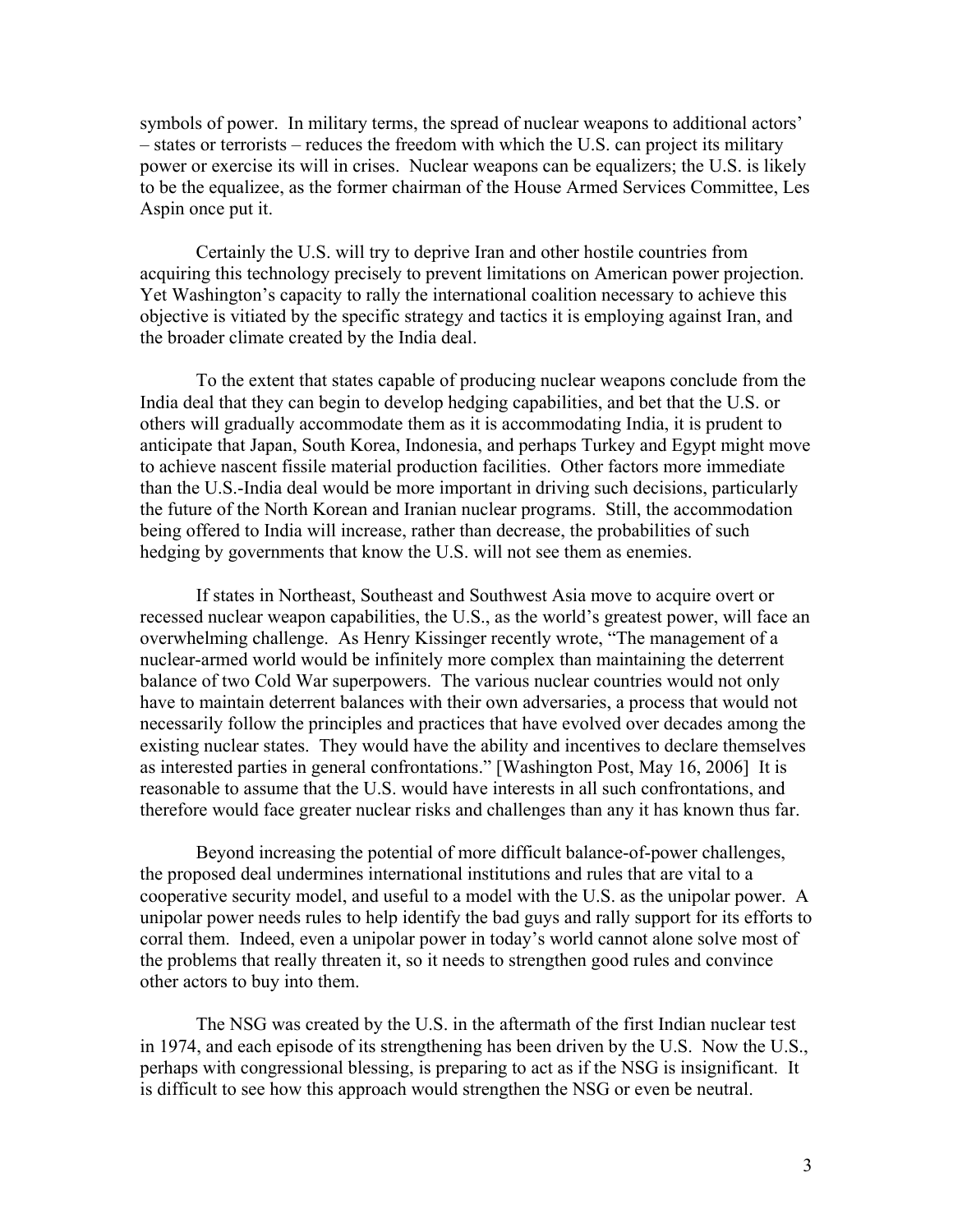And if the U.S. unilaterally removes all rules limiting nuclear cooperation with India before the International Atomic Energy Agency and India have established the terms of safeguards that India is willing to adopt, the U.S. would be undermining the IAEA. The IAEA is far from perfect. It needs improvements, many of which require action by the states comprising its board of governors. But the Agency has in recent years taken steps to significantly enhance its capacity to detect efforts by states to hedge on their nonproliferation commitments. As my colleague, Pierre Goldschmidt, the former deputy director of the IAEA, explains, the Agency since 1998 has used improved detection technologies and new analytical approaches to strengthen the likelihood of gaining warning that a state's nuclear activities are not exclusively peaceful. The Agency's limitations pale in comparison to the lack of political will by China and Russia, as veto-wielding members of the UN Security Council, to act decisively to enforce compliance with rules. Nothing in the U.S. approach to the nuclear deal with India increases respect for the IAEA or the willingness of China and Russia to take more seriously their responsibility to enforce compliance with nuclear nonproliferation rules.

 Rather than treating the IAEA as an afterthought, and thereby weakening its salience, the U.S. should signal that it will not open nuclear commerce with India without knowing whether India will agree to safeguards that the IAEA deems sufficient.

Without explosive testing, it is difficult for a state newly acquiring nuclear weapons to be confident that it actually has a weapon that will work. Explosive testing also greatly improves a state's capacity to impress its own population (for political gain) and its neighbors (for power and deterrent purposes). These are major reasons why the Comprehensive Test Ban Treaty has for decades been a top nonproliferation objective. The U.S. has weakened the no-test constraint, and its own legitimacy, by refusing to ratify the treaty, even as the U.S. has maintained since 1992 a moratorium on testing. Recognizing the importance of preventing the ripple effects that nuclear testing by any country would cause, the U.S. and India, in the July 2005 announcement of the proposed nuclear deal, emphasized that India would maintain its own moratorium. Yet, in subsequent negotiations and statements, the impression has grown that, in the event of renewed testing by India, the U.S. would seek to help India maintain supplies of fuel and other technology necessary to maintain nuclear reactors to be built as a result of the international cooperation opened because of the deal. This signal too alarms countries that are vital to strengthening and enforcing the nonproliferation regime.

Narrowing in on India, are the Realist implications of the proposed deal as positive as the deal's champions assert?

Realism, like all statecraft, aims to increase one's power so that one can affect others more than they affect oneself. But power has many components. The Soviet Union was militarily a superpower, but it collapsed because it lacked the economic productivity and innovation required to meet the needs of its people and compete in an international system. It threatened many of its neighbors, and disposed them to balance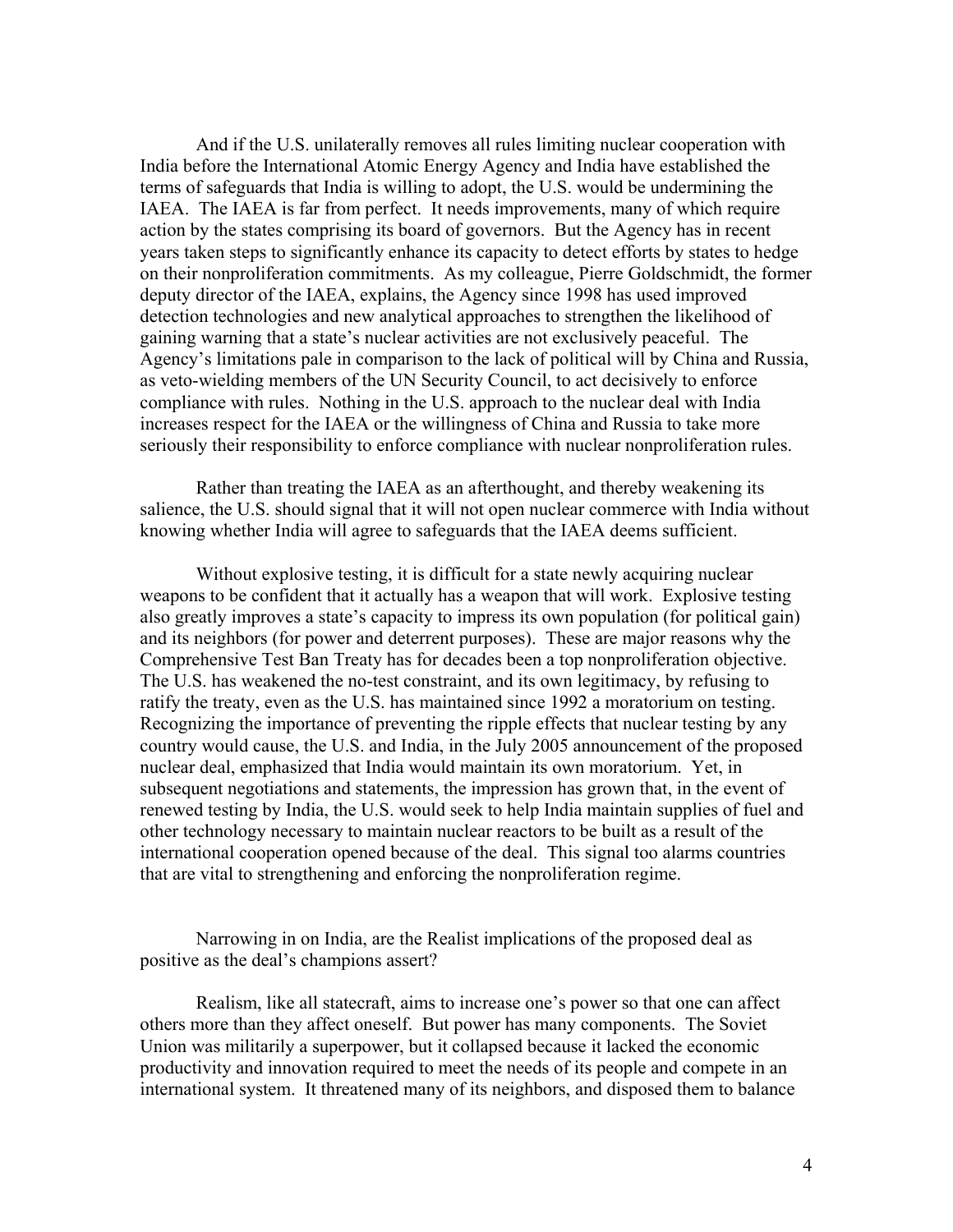against its power and compete in an enervating arms race. It lacked the political harmony and justice necessary to mobilize its human resources.

India is a stunningly diverse democracy of one billion people, hundreds of millions of whom are extremely poor. It is afflicted by secession movements, lawlessness in some places, a violent rivalry with Pakistan, unsettled borders with Pakistan and China, inadequate infrastructure, and other challenges. How is the need for more fissile materials for nuclear weapons among the top 10 Indian requirements to be prosperous, strong, stable global power? What's the scenario for military conflict with China? What circumstances today, or in the foreseeable future, would make it imperative for India to need more nuclear weapons to preserve peace with China, and what strategies should be pursued now to redress such circumstances? Are there alternatives, or greater priorities than building more nuclear weapons?

To the extent that American officials and supporters of the proposed deal address this question, they seek to have it both ways. On one hand, they argue that India will not use international nuclear cooperation to build a significantly larger nuclear arsenal. On the other hand, they argue that India will not accept limitations on a potential build up of its fissile material stockpile for weapons, and the U.S. should not press India on this.

India's history, and the perspectives and priorities of its current leadership, indicate that the country recognizes the extremely limited utility of nuclear weapons and will eschew a major build up. Given this perspective, why not devote more creative diplomatic energy to exploring with India, China, and Pakistan how to limit the potential for further nuclear weapons building?

Turning to nuclear industry for civilian purposes, in small-"c"-conservative terms proponents of the nuclear deal fail to appreciate that the scale of nuclear electricity generation in the world today derives from cultural, institutional, political and economic patterns that cannot be changed radically without dangerous consequences.

 Engineers sit at computer monitors and design miraculous new reactors and spent-fuel reprocessing and waste management techniques and pronounce that the world can and therefore must build thousands of new power reactors to save the planet, but people who walk around in places like Nevada or New York (to pick "N" states) or India or Iran or Indonesia (to pick three "I" countries) know a core conservative truth: that the people who must manage and live with this technology are not ready to do so with the enthusiasm and care necessary to turn engineers' dreams into real-world realities.

 Markets are imperfect. They often do not internalize real social costs and therefore send erroneous signals. They are often distorted by subsidies and other forms of manipulation. But even imperfect markets indicate whether societies are politically, economically and culturally "ready" to adopt major new technologies on a massive scale. This is one reason why markets reflect conservative wisdom: markets may be more rooted in the social reality of a place at any given time than centralized planning and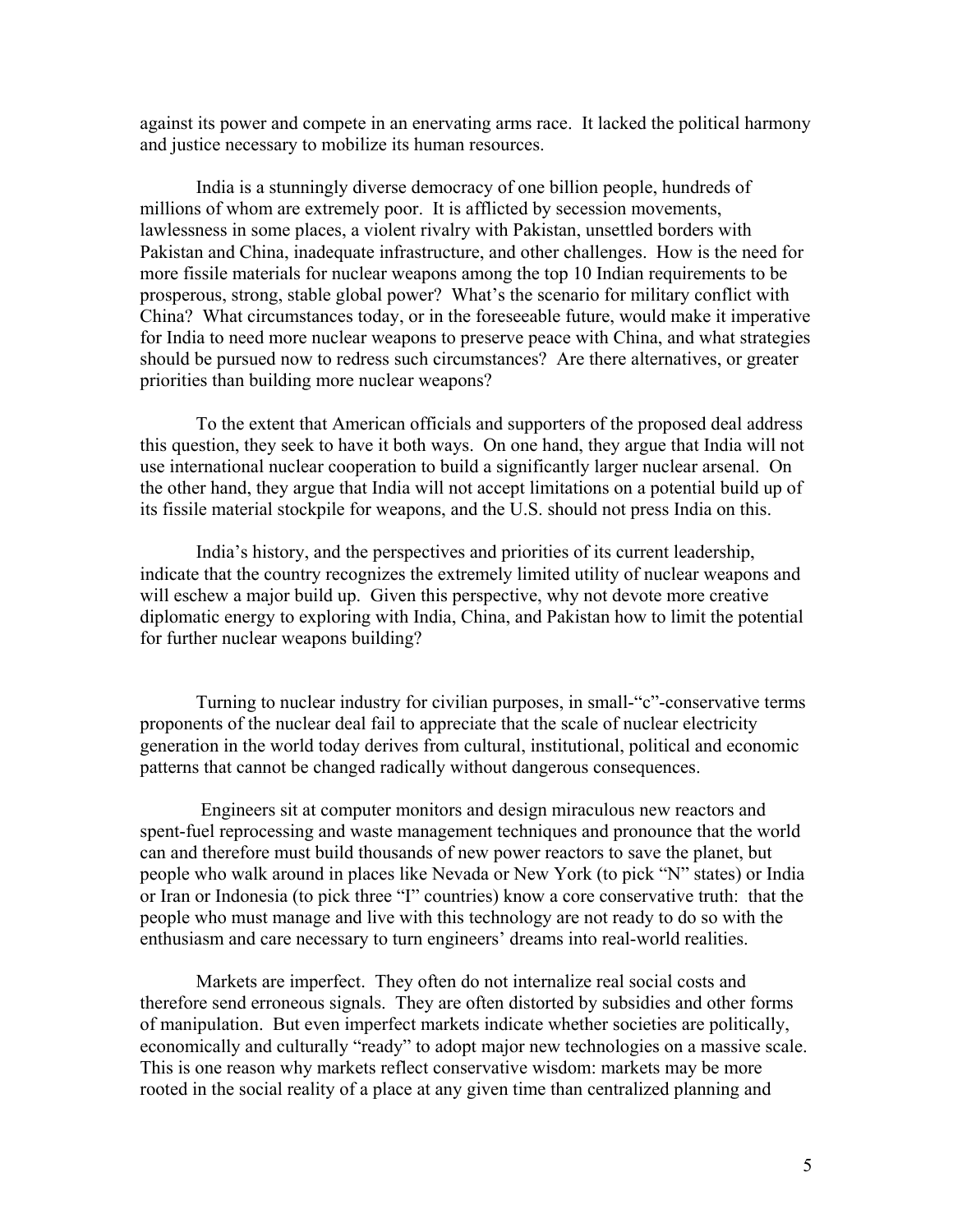investment are. Nuclear industry has never done well in market-dominated societies; it has done best in France, the Soviet Union, Japan, South Korea and now perhaps China and India.

The nuclear project in India always has been dominated by a nuclear establishment that has formed a state within the state. This establishment has failed to deliver on its promises and now reluctantly seeks a bailout through the proposed U.S.- India deal. Prime Minister Singh, an enlightened economist, may hope that opening the Indian sector to international participation will engender some competitive discipline, but a market is hardly envisioned. The Indian state will be required to invest major subsidies, and the hope is that Russian, French, and perhaps American suppliers will do the same. This may turn out to be enlightened insofar as more market-oriented energy supplies, particularly fossil fuels, fail to internalize the social costs of climate change and health effects of coal emissions.

 Yet conservative suspicion is warranted. We should ask whether societies are prepared to make the investment and site-choosing decisions necessary to add thousands of new nuclear power plants, and the waste management technologies that would be required to reverse the growth of carbon dioxide emissions. We should ask whether other strategies can more realistically and cheaply achieve the desired public goods.

 These conservative Realist considerations suggest that if other alternatives to the proposed U.S.-India nuclear deal are not explored, there is a risk that Asia will experience a dangerous and costly build up of nuclear arsenals – a nuclear bubble much more dangerous than housing or stock-market bubbles.

These considerations suggest the following queries.

Why hasn't the United States vigorously and thoroughly pursued means to limit further fissile material production for nuclear weapons in southern Asia, including China? If China were to forego a major increase in its nuclear arsenal, then India would not feel the need to produce more plutonium or highly enriched uranium for bombs. Pakistan would likely follow along with such constraints if China and India were to do so, with U.S. encouragement. India could then put almost all of its nuclear facilities under safeguards, which would buttress, rather than erode, the global nonproliferation regime. International partners could sell India nuclear fuel without thereby augmenting India's nuclear weapon arsenal.

Pursuing this objective would earn the U.S. global credibility it badly needs to lead the struggle against proliferation in Iran and elsewhere. If the president could announce to the world that, "As of today, no country is making additional nuclear weapons, none is adding to the global glut of weapons plutonium and highly-enriched uranium," it would be much easier to rally all countries to prevent Iran, North Korea, or other challengers from producing materials that could be used in nuclear weapons.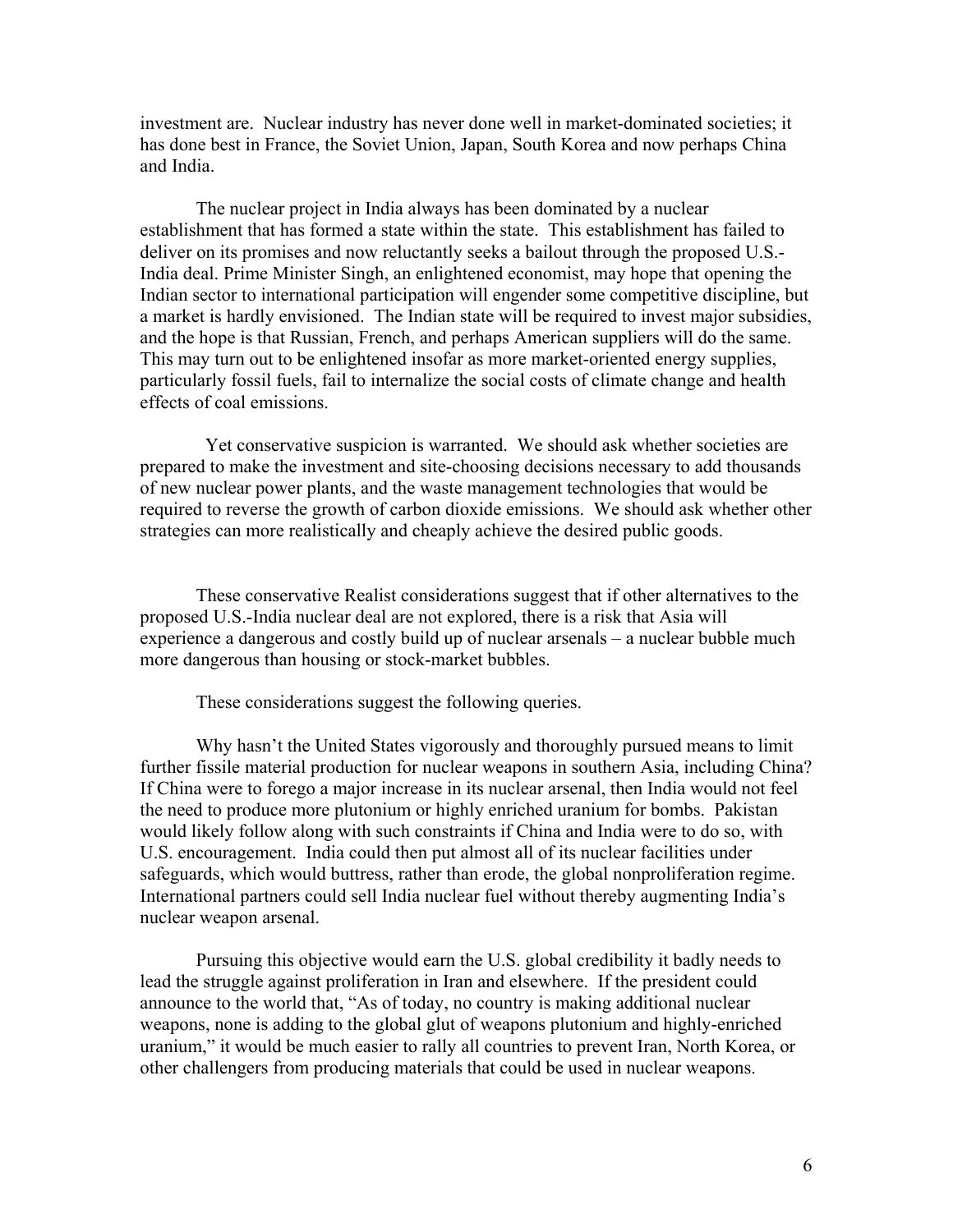To make this objective a reality, China, India and Pakistan are key. (Israel most likely would go along, strengthening prospects of nonproliferation in the Middle East).

But China will not cut short the expansion of its nuclear arsenal if the U.S. does not reassure Beijing. U.S. plans to develop the capability to pre-emptively destroy China's nuclear forces and command-and-control infrastructure intensify China's nuclear requirements. Faced with such a scenario, China will not limit the expansion and modernization of its nuclear arsenal, which means that India will not agree to limit its potential nuclear bomb production.

U.S. officials have never even tried to discuss with Beijing, New Delhi and Islamabad whether a nuclear arms build-up can be avoided. Instead, they have endorsed a bilateral deal with India that pushes in the opposite direction, knowing that China will then seek to reciprocate by offering nuclear cooperation with Pakistan to keep up. Perhaps an Asian nuclear arms competition cannot be avoided, but Congress should not allow the U.S. to fuel one before the Administration has tried. The Administration should be required to report to Congress on the conditions under which China, Pakistan and India would agree to join the U.S., Russia, France and the United Kingdom—nuclear weapon states that have already publicly undertaken moratoria on producing fissile materials for nuclear weapons.

To make such an assessment, the U.S. will have to talk with these countries about the issue. Because Congress would dismiss the interests of any country making farfetched demands, each would have an incentive to take the issue of a global moratorium seriously. India might discount Chinese willingness to declare a moratorium, by saying that China would still retain a stockpile of fissile material that can be converted to new weapons. Pakistan might say the same of India. From this could emerge the first serious discussion of the pros and cons of three-way regional nuclear constraints. In any case, Congress and the world would gain a clearer picture of the potential consequences of the proposed nuclear deal with India.

 In parallel with a U.S. exploration of this issue with China, India and Pakistan, Pakistan itself might consider whether to declare a voluntary cessation of fissile material production through the end of the year, and offer to extend it indefinitely if all countries with unsafeguarded fissile material production facilities join it. (Pakistan would not do so without the blessing of China.)

 Beyond the fissile material issue, there are two important initiatives related to the NSG that should be considered. If we can't wait for the NSG to deliberate, and test the proposition that the deal as proposed will not cause other leading members of the international community to weaken their support of the rule-based nonproliferation regime, the U.S. should at least propose a process for strengthening international rules in light of the India deal.

 One example would be to work within the NSG to clarify the terms under which a "safety exemption" should be allowed for nuclear cooperation. Russia's recent use of